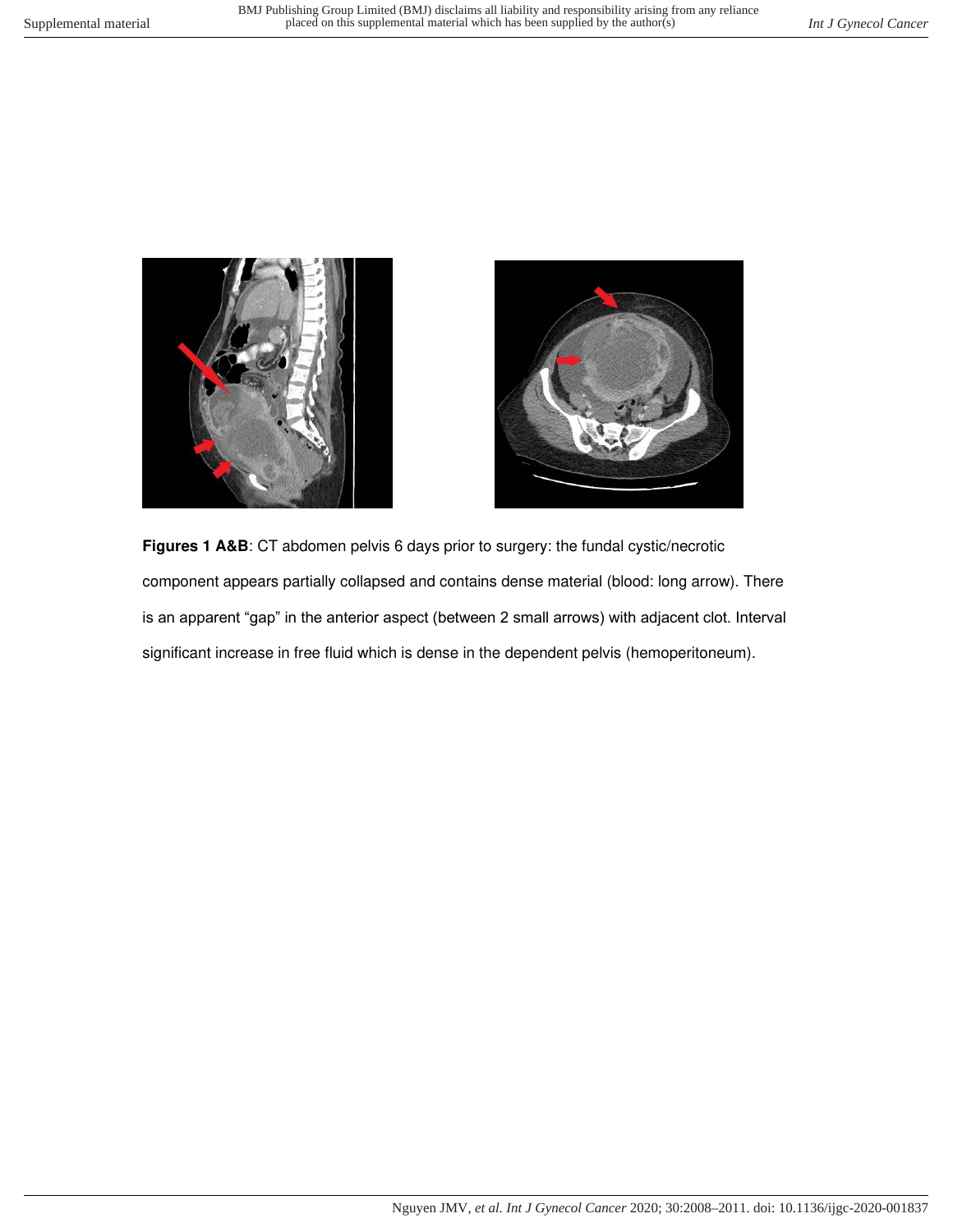

**Figures 2A-D:** MRI pelvis 5 days prior to surgery: Post contrast fat saturation (2A&B), axial T2 (2C), axial T1 post contrast fat saturation (2D)

Blood products are seen within the cystic component (high T1 low T2 signal irregular material with no enhancement: arrowheads), and within the dependent peritoneum (posterior cul-de-sac low/high signal fluid-fluid level: wide arrow). Gap in anterior wall of lesion again demonstrated (small arrows) in keeping with rupture.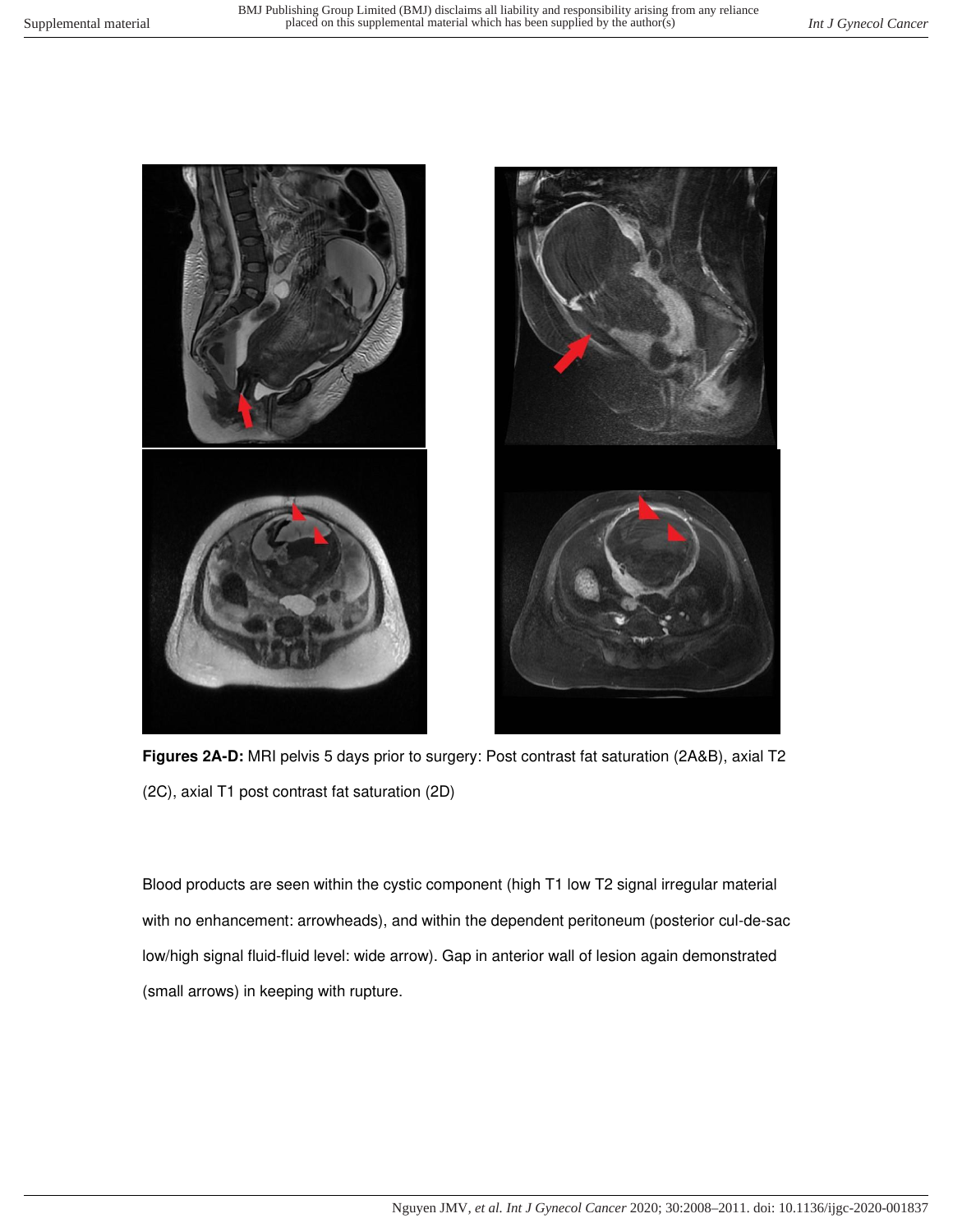

Figure 3: Perivascular epithelioid tumor. The neoplasm has solid growth (left aspect) with areas of hemorrhage and necrosis (right aspect).



**Figure 4:** The tumor is composed of round to polygonal ("epithelioid") cells with eosinophilic cytoplasm.